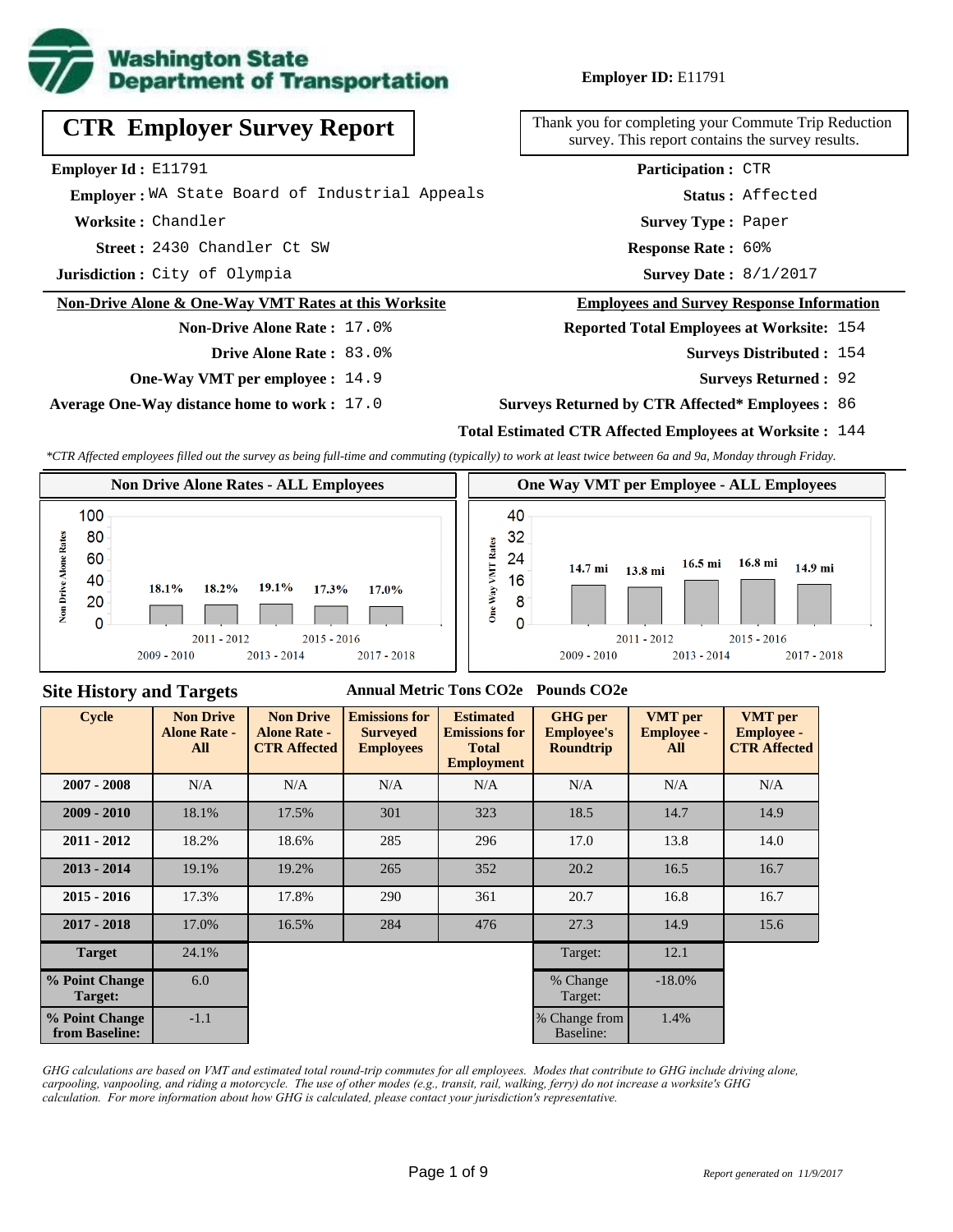

## **Commute Trips By Mode - All Employees**

**Q.4: Last week, what type of transportation did you use each day to commute TO your usual work location? (Mode used for the longest distance.)**



*\* Motorcycle-1 is now included in Drive Alone and Motorcycle-2 is included in Carpool. Information about these trips is still available by request.*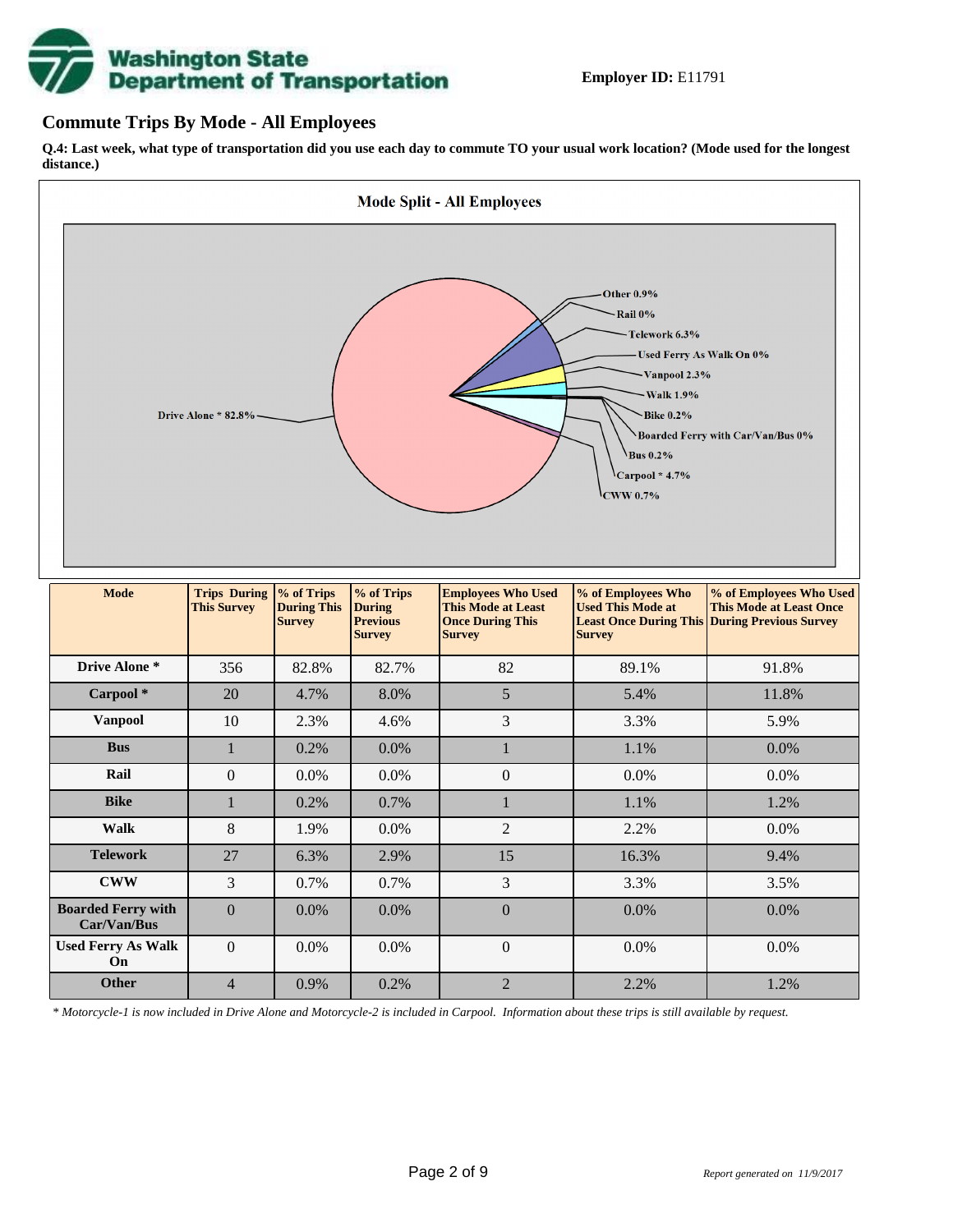

## **Commute Trips By Mode - Affected Employees**

**Q.4: Last week, what type of transportation did you use each day to commute TO your usual work location? (Mode used for the longest distance.)**



*\* Motorcycle-1 is now included in Drive Alone and Motorcycle-2 is included in Carpool. Information about these trips is still available by request.*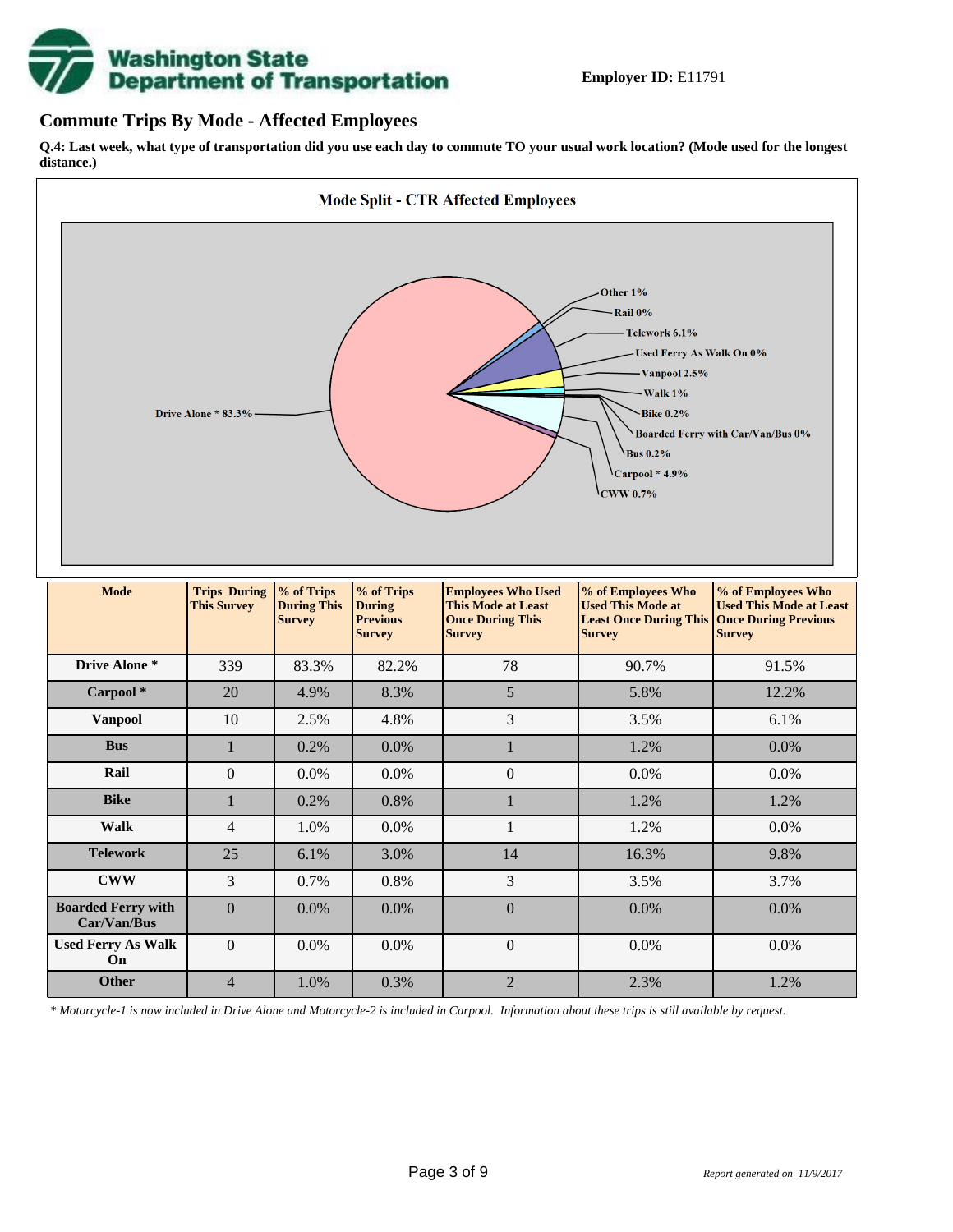

# **Alternative Modes - Number of Employees Who Used a Non-Drive Alone Mode:**

| <b>Non-Drive Alone</b><br><b>Number Of Days</b> | Exactly this $# of$<br><b>Employees</b> | <b>Exactly this % of</b><br><b>Employees</b> | At least # of<br><b>Employees</b> | At least % of<br>employees |
|-------------------------------------------------|-----------------------------------------|----------------------------------------------|-----------------------------------|----------------------------|
| 0 Day                                           | 64                                      | 70%                                          | 92                                | 100%                       |
| 1 Days                                          | 7                                       | 8%                                           | 28                                | 30%                        |
| 2 Days                                          | 8                                       | 9%                                           | 21                                | 23%                        |
| 3 Days                                          | 6                                       | 7%                                           | 13                                | 14%                        |
| 4 Days                                          | 3                                       | 3%                                           | 7                                 | 8%                         |
| 5 Days                                          | 4                                       | 4%                                           | $\overline{4}$                    | 4%                         |
| <b>6 or More Days</b>                           | 0                                       | 0%                                           | $\Omega$                          | 0%                         |

## **Count by Occupancy of Carpools and Vanpools**

**Q.5 If you used a carpool or vanpool as part of your commute, how many people (age 16 or older) are usually in the vehicle?**

| <b>Ridesharing Occupancy</b> | <b>Mode</b> | <b>Response Count</b> |
|------------------------------|-------------|-----------------------|
| $2*$                         | Carpool     | 19                    |
| 3                            | Carpool     | $\overline{0}$        |
| 4                            | Carpool     | $\boldsymbol{0}$      |
| 5                            | Carpool     | $\boldsymbol{0}$      |
| >5                           | Carpool     | $\overline{0}$        |
| $<$ 5                        | Vanpool     | 6                     |
| 5                            | Vanpool     | $\overline{4}$        |
| 6                            | Vanpool     | $\boldsymbol{0}$      |
| 7                            | Vanpool     | $\overline{0}$        |
| 8                            | Vanpool     | $\boldsymbol{0}$      |
| 9                            | Vanpool     | $\overline{0}$        |
| 10                           | Vanpool     | $\overline{0}$        |
| 11                           | Vanpool     | $\boldsymbol{0}$      |
| 12                           | Vanpool     | $\boldsymbol{0}$      |
| 13                           | Vanpool     | $\boldsymbol{0}$      |
| 14                           | Vanpool     | $\overline{0}$        |
| >14                          | Vanpool     | $\boldsymbol{0}$      |

\* Motorcycle-2 counted with Carpool-2 for this table.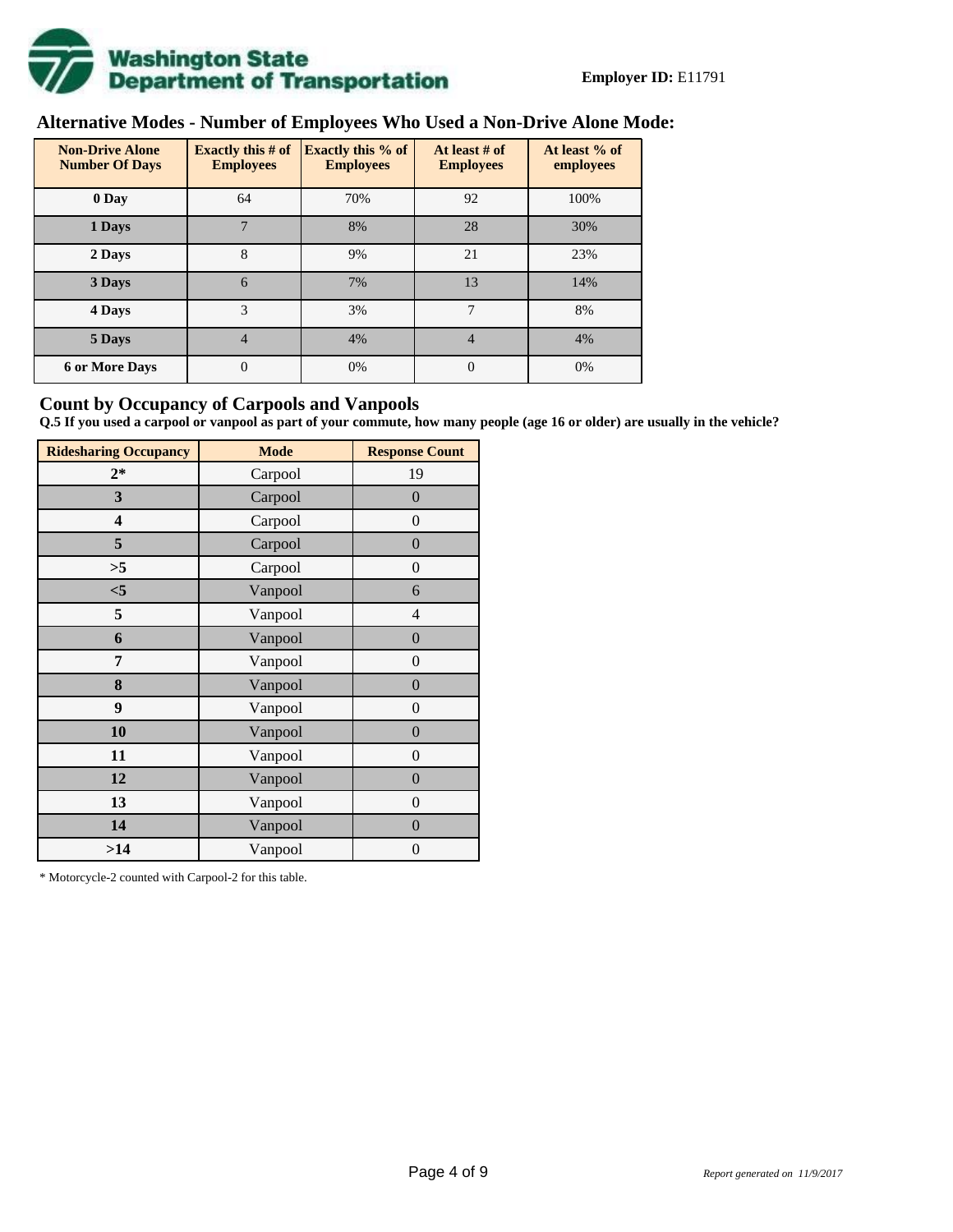

## **Reported Work Schedule - All Employees**

**Q.8 Which of the following best describes your work schedule?**

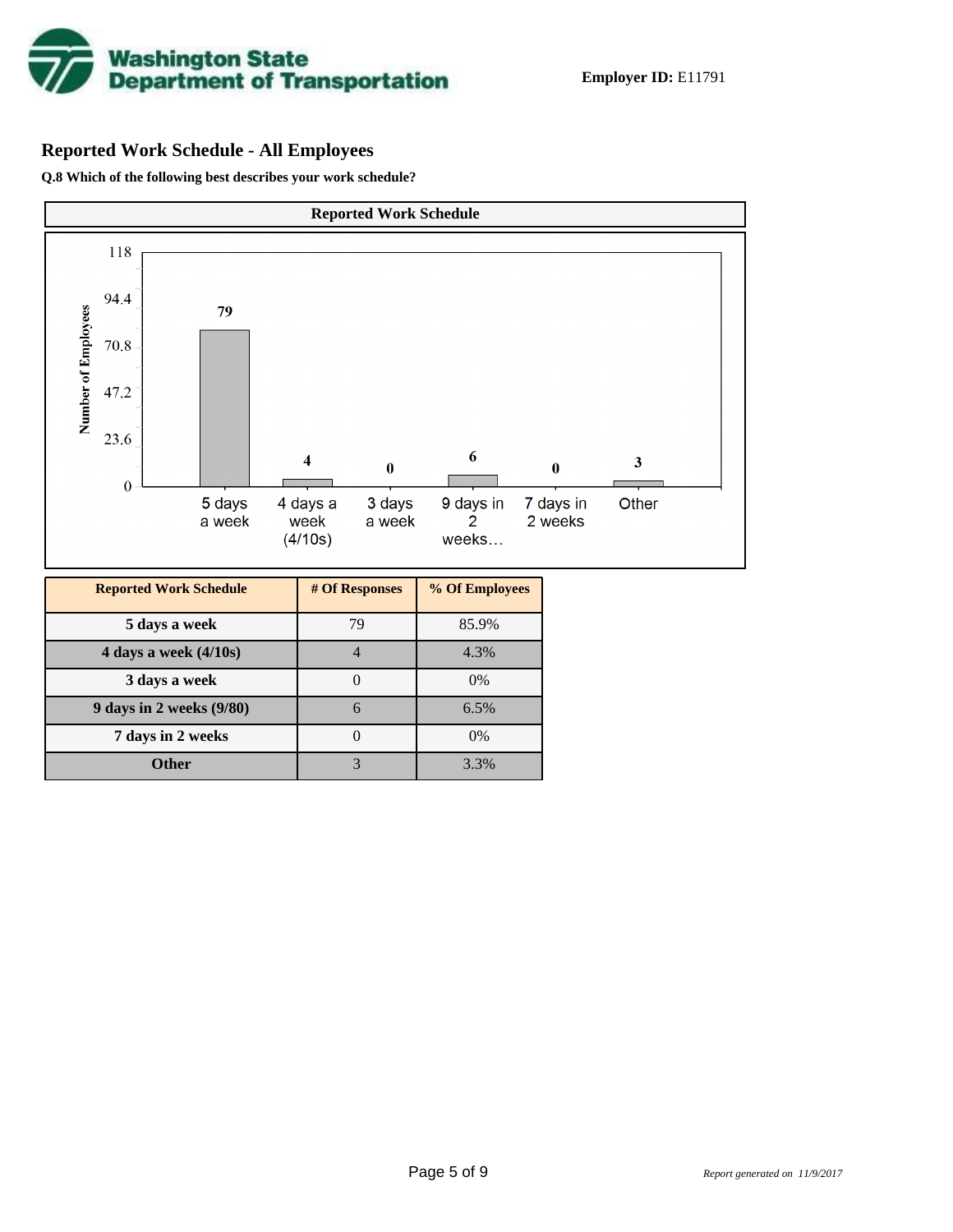

## **Parking and Telework**

**Q.9: On the most recent day that you drove alone to work, did you pay to park? (Mark "yes" if you paid that day, if you prepaid, if you are billed later, or if the cost of parking is deducted from your paycheck.)**



**Q.10: How many days do you typically telework?**

| <b>Telework Frequency</b>           | # of Responses | % of Responses |
|-------------------------------------|----------------|----------------|
| No Answer/Blank                     | 3              | 3.3%           |
| I don't telework                    | 60             | 65.2%          |
| Occasionally, on an as-needed basis | 9              | 9.8%           |
| 1-2 days/month                      | $\overline{4}$ | 4.3%           |
| 1 day/week                          | 3              | 3.3%           |
| 2 days/week                         | 10             | 10.9%          |
| 3 days/week                         | 3              | 3.3%           |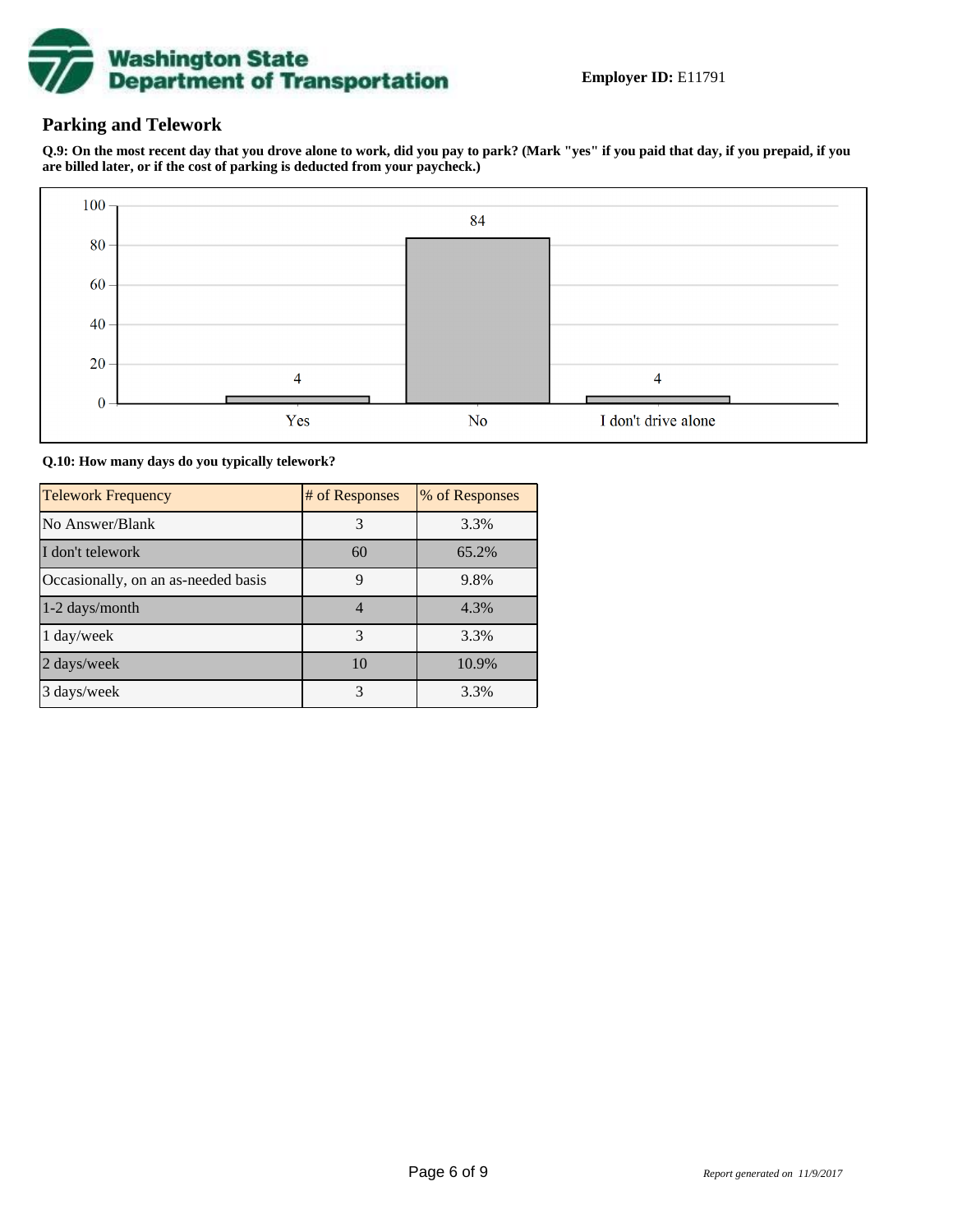

## **Reasons for driving alone to work/not driving alone to work**

**Q11. When you do not drive alone to work, what are the three most important reasons?**

| <b>Question Text</b>                                           | # of Responses | % of Responses |
|----------------------------------------------------------------|----------------|----------------|
| Financial incentives for carpooling, bicycling or walking.     | 25             | 18.7%          |
| I have the option of teleworking                               | 21             | 15.7%          |
| To save money                                                  | 20             | 14.9%          |
| Other                                                          | 17             | 12.7%          |
| Personal health or well-being                                  | 13             | 9.7%           |
| Environmental and community benefits                           | 10             | 7.5%           |
| Free or subsidized bus, train, vanpool pass or fare benefit    | 8              | 6.0%           |
| To save time using the HOV lane                                | 8              | $6.0\%$        |
| Driving myself is not an option                                | 5              | 3.7%           |
| Cost of parking or lack of parking                             | 3              | 2.2%           |
| Emergency ride home is provided                                | 3              | 2.2%           |
| I receive a financial incentive for giving up my parking space | $\mathbf{1}$   | 0.7%           |
| Preferred/reserved carpool/vanpool parking is provided         | 0              | $0.0\%$        |

#### **Q12. When you drive alone to work, what are the three most important reasons?**

| <b>Question Text</b>                                      | # of Responses | % of Responses |
|-----------------------------------------------------------|----------------|----------------|
| I like the convenience of having my car                   | 61             | 29.2%          |
| Riding the bus or train is inconvenient or takes too long | 44             | 21.1%          |
| Family care or similar obligations                        | 33             | 15.8%          |
| Other                                                     | 24             | 11.5%          |
| My job requires me to use my car for work                 | 19             | 9.1%           |
| My commute distance is too short                          | 18             | 8.6%           |
| Bicycling or walking isn't safe                           | 7              | 3.3%           |
| I need more information on alternative modes              | $\mathfrak{D}$ | 1.0%           |
| There isn't any secure or covered bicycle parking         |                | 0.5%           |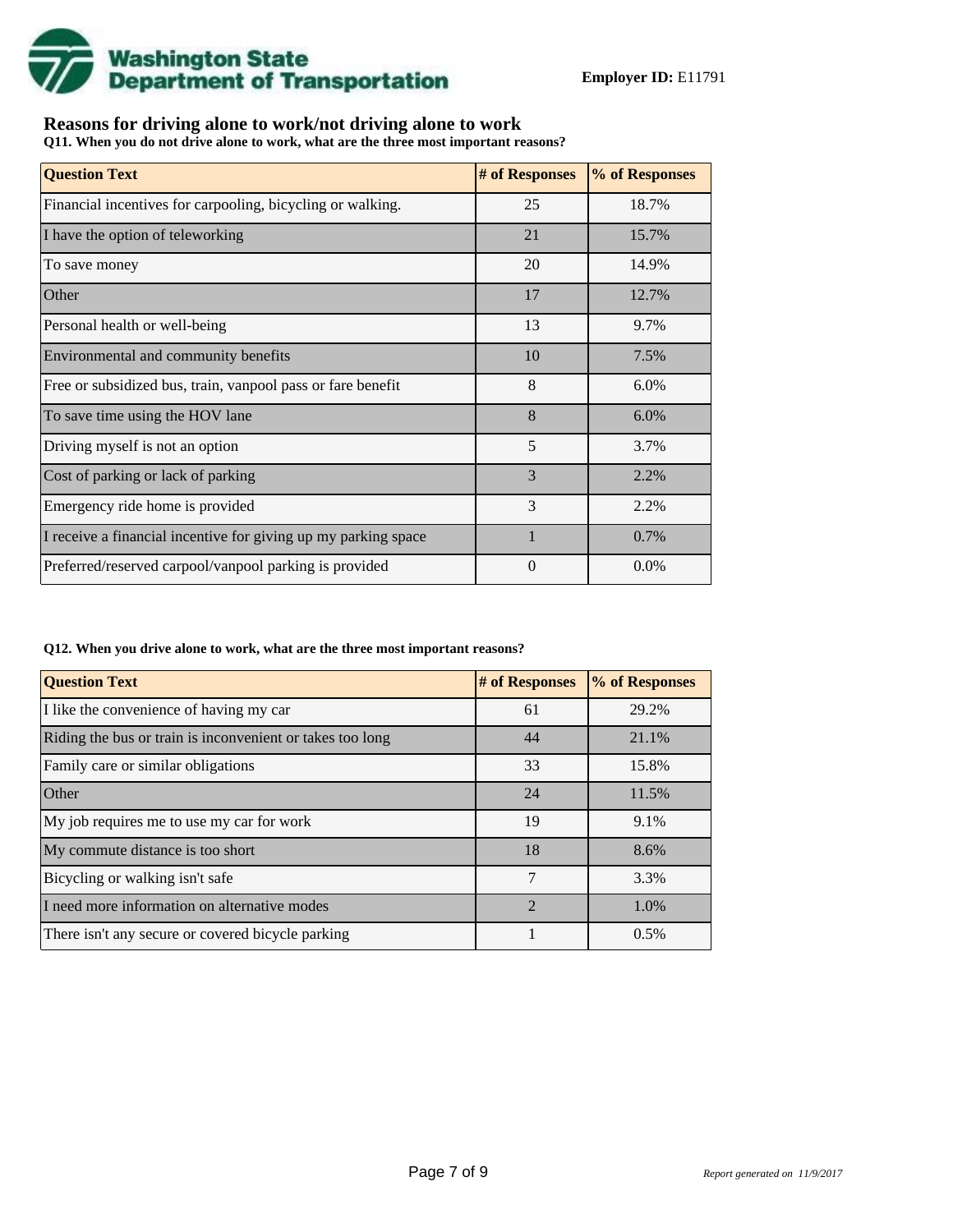

# **Commute Mode By ZipCode for All Employees**

**Q6. What is your home zip code?**

|               |                        |                     | <b>Weekly Count of Trips By Mode</b> |                  |                  |                  |                  |                  |                  |                  |                  |                  |                     |                  |                  |
|---------------|------------------------|---------------------|--------------------------------------|------------------|------------------|------------------|------------------|------------------|------------------|------------------|------------------|------------------|---------------------|------------------|------------------|
| Home Zip code | <b>Total Employees</b> | Employee Percentage | <b>Drive Alone</b>                   | Carpool          | <b>Vanpool</b>   | Motorcycle       | <b>Bus</b>       | Train            | <b>Bike</b>      | <b>Walk</b>      | Telework         | <b>CWW</b>       | Ferry (Car/Van/Bus) | Ferry (walk-on)  | <b>Other</b>     |
| 98512         | 14                     | 15.22%              | 55                                   | 5                | $\boldsymbol{0}$ | $\boldsymbol{0}$ | $\boldsymbol{0}$ | $\boldsymbol{0}$ | $\boldsymbol{0}$ | $\boldsymbol{0}$ | $\overline{2}$   | $\boldsymbol{0}$ | $\mathbf{0}$        | $\boldsymbol{0}$ | $\boldsymbol{0}$ |
| 98501         | 10                     | 10.87%              | 40                                   | 5                | $\boldsymbol{0}$ | $\boldsymbol{0}$ | $\mathbf{1}$     | $\boldsymbol{0}$ | $\mathbf 1$      | $\boldsymbol{0}$ | $\mathbf{1}$     | $\boldsymbol{0}$ | $\boldsymbol{0}$    | $\boldsymbol{0}$ | $\boldsymbol{0}$ |
| 98502         | 10                     | 10.87%              | 30                                   | $\boldsymbol{0}$ | $\boldsymbol{0}$ | $\boldsymbol{0}$ | $\boldsymbol{0}$ | $\boldsymbol{0}$ | $\boldsymbol{0}$ | $8\,$            | 3                | $\,1$            | $\boldsymbol{0}$    | $\boldsymbol{0}$ | $\,1$            |
| 98506         | $\sqrt{6}$             | 6.52%               | 26                                   | $\boldsymbol{0}$ | $\boldsymbol{0}$ | $\boldsymbol{0}$ | $\boldsymbol{0}$ | $\boldsymbol{0}$ | $\overline{0}$   | $\boldsymbol{0}$ | $\boldsymbol{0}$ | $\boldsymbol{0}$ | $\boldsymbol{0}$    | $\boldsymbol{0}$ | $\boldsymbol{0}$ |
| 98531         | $\sqrt{6}$             | 6.52%               | $22\,$                               | $\overline{4}$   | $\boldsymbol{0}$ | $\boldsymbol{0}$ | $\boldsymbol{0}$ | $\boldsymbol{0}$ | $\boldsymbol{0}$ | $\boldsymbol{0}$ | 3                | $\boldsymbol{0}$ | $\boldsymbol{0}$    | $\boldsymbol{0}$ | $\boldsymbol{0}$ |
|               | 5                      | 5.43%               | 24                                   | $\boldsymbol{0}$ | $\boldsymbol{0}$ | $\boldsymbol{0}$ | $\boldsymbol{0}$ | $\boldsymbol{0}$ | $\overline{0}$   | $\boldsymbol{0}$ | $\mathbf{1}$     | $\boldsymbol{0}$ | $\boldsymbol{0}$    | $\boldsymbol{0}$ | $\boldsymbol{0}$ |
| 98503         | 5                      | 5.43%               | 20                                   | $\sqrt{5}$       | $\boldsymbol{0}$ | $\boldsymbol{0}$ | $\boldsymbol{0}$ | $\boldsymbol{0}$ | $\boldsymbol{0}$ | $\boldsymbol{0}$ | $\boldsymbol{0}$ | $\boldsymbol{0}$ | $\boldsymbol{0}$    | $\boldsymbol{0}$ | $\boldsymbol{0}$ |
| 98579         | $\overline{4}$         | 4.35%               | 20                                   | $\boldsymbol{0}$ | $\boldsymbol{0}$ | $\boldsymbol{0}$ | $\boldsymbol{0}$ | $\boldsymbol{0}$ | $\overline{0}$   | $\boldsymbol{0}$ | $\boldsymbol{0}$ | $\boldsymbol{0}$ | $\boldsymbol{0}$    | $\boldsymbol{0}$ | $\boldsymbol{0}$ |
| 98407         | $\overline{3}$         | 3.26%               | $\sqrt{6}$                           | $\boldsymbol{0}$ | $\boldsymbol{0}$ | $\boldsymbol{0}$ | $\boldsymbol{0}$ | $\boldsymbol{0}$ | $\boldsymbol{0}$ | $\boldsymbol{0}$ | 5                | $\boldsymbol{0}$ | $\boldsymbol{0}$    | $\boldsymbol{0}$ | $\boldsymbol{0}$ |
| 98516         | $\overline{3}$         | 3.26%               | 18                                   | $\boldsymbol{0}$ | $\boldsymbol{0}$ | $\boldsymbol{0}$ | $\boldsymbol{0}$ | $\boldsymbol{0}$ | $\overline{0}$   | $\boldsymbol{0}$ | $\boldsymbol{0}$ | $\boldsymbol{0}$ | $\boldsymbol{0}$    | $\boldsymbol{0}$ | $\boldsymbol{0}$ |
| 98327         | $\overline{2}$         | 2.17%               | 10                                   | $\boldsymbol{0}$ | $\boldsymbol{0}$ | $\boldsymbol{0}$ | $\boldsymbol{0}$ | $\boldsymbol{0}$ | $\boldsymbol{0}$ | $\boldsymbol{0}$ | $\boldsymbol{0}$ | $\boldsymbol{0}$ | $\boldsymbol{0}$    | $\boldsymbol{0}$ | $\boldsymbol{0}$ |
| 98335         | $\overline{2}$         | 2.17%               | $\overline{4}$                       | $\boldsymbol{0}$ | 3                | $\mathbf{1}$     | $\boldsymbol{0}$ | $\boldsymbol{0}$ | $\boldsymbol{0}$ | $\boldsymbol{0}$ | $\overline{2}$   | $\boldsymbol{0}$ | $\boldsymbol{0}$    | $\boldsymbol{0}$ | $\boldsymbol{0}$ |
| 98406         | $\overline{2}$         | 2.17%               | 9                                    | $\boldsymbol{0}$ | $\boldsymbol{0}$ | $\boldsymbol{0}$ | $\boldsymbol{0}$ | $\boldsymbol{0}$ | $\boldsymbol{0}$ | $\boldsymbol{0}$ | $\mathbf{1}$     | $\boldsymbol{0}$ | $\boldsymbol{0}$    | $\boldsymbol{0}$ | $\boldsymbol{0}$ |
| 98513         | $\overline{2}$         | 2.17%               | 10                                   | $\boldsymbol{0}$ | $\boldsymbol{0}$ | $\boldsymbol{0}$ | $\boldsymbol{0}$ | $\boldsymbol{0}$ | $\overline{0}$   | $\boldsymbol{0}$ | $\boldsymbol{0}$ | $\boldsymbol{0}$ | $\boldsymbol{0}$    | $\boldsymbol{0}$ | $\boldsymbol{0}$ |
| 98541         | $\overline{2}$         | 2.17%               | 9                                    | $\boldsymbol{0}$ | $\boldsymbol{0}$ | $\boldsymbol{0}$ | $\boldsymbol{0}$ | $\boldsymbol{0}$ | $\boldsymbol{0}$ | $\boldsymbol{0}$ | $\boldsymbol{0}$ | $\boldsymbol{0}$ | $\boldsymbol{0}$    | $\boldsymbol{0}$ | $\boldsymbol{0}$ |
| 98589         | $\overline{2}$         | 2.17%               | 9                                    | $\boldsymbol{0}$ | $\boldsymbol{0}$ | $\boldsymbol{0}$ | $\boldsymbol{0}$ | $\boldsymbol{0}$ | $\mathbf{0}$     | $\boldsymbol{0}$ | $\boldsymbol{0}$ | $\mathbf{1}$     | $\boldsymbol{0}$    | $\boldsymbol{0}$ | $\boldsymbol{0}$ |
| 98023         | $\mathbf{1}$           | 1.09%               | 5                                    | $\boldsymbol{0}$ | $\boldsymbol{0}$ | $\boldsymbol{0}$ | $\boldsymbol{0}$ | $\boldsymbol{0}$ | $\boldsymbol{0}$ | $\mathbf{0}$     | $\boldsymbol{0}$ | $\boldsymbol{0}$ | $\boldsymbol{0}$    | $\boldsymbol{0}$ | $\boldsymbol{0}$ |
| 98115         | $\mathbf{1}$           | 1.09%               | $\boldsymbol{0}$                     | $\overline{0}$   | $\boldsymbol{0}$ | $\boldsymbol{0}$ | $\boldsymbol{0}$ | $\boldsymbol{0}$ | $\overline{0}$   | $\boldsymbol{0}$ | $\boldsymbol{0}$ | $\boldsymbol{0}$ | $\boldsymbol{0}$    | $\boldsymbol{0}$ | $\overline{0}$   |
| 98155         | $\mathbf{1}$           | 1.09%               | $\mathbf{1}$                         | $\boldsymbol{0}$ | $\overline{4}$   | $\boldsymbol{0}$ | $\boldsymbol{0}$ | $\boldsymbol{0}$ | $\overline{0}$   | $\boldsymbol{0}$ | $\boldsymbol{0}$ | $\boldsymbol{0}$ | $\boldsymbol{0}$    | $\boldsymbol{0}$ | $\boldsymbol{0}$ |
| 98349         | $\mathbf{1}$           | 1.09%               | 5                                    | $\boldsymbol{0}$ | $\boldsymbol{0}$ | $\boldsymbol{0}$ | $\boldsymbol{0}$ | $\boldsymbol{0}$ | $\boldsymbol{0}$ | $\boldsymbol{0}$ | $\boldsymbol{0}$ | $\boldsymbol{0}$ | $\boldsymbol{0}$    | $\boldsymbol{0}$ | $\boldsymbol{0}$ |
| 98359         | $\mathbf{1}$           | 1.09%               | $\overline{2}$                       | $\boldsymbol{0}$ | $\boldsymbol{0}$ | $\boldsymbol{0}$ | $\overline{0}$   | $\boldsymbol{0}$ | $\overline{0}$   | $\boldsymbol{0}$ | $\overline{3}$   | $\boldsymbol{0}$ | $\boldsymbol{0}$    | $\boldsymbol{0}$ | $\boldsymbol{0}$ |
| 98466         | $\mathbf{1}$           | 1.09%               | $\overline{2}$                       | $\boldsymbol{0}$ | $\overline{3}$   | $\boldsymbol{0}$ | $\boldsymbol{0}$ | $\boldsymbol{0}$ | $\boldsymbol{0}$ | $\boldsymbol{0}$ | $\boldsymbol{0}$ | $\boldsymbol{0}$ | $\boldsymbol{0}$    | $\boldsymbol{0}$ | $\boldsymbol{0}$ |
| 98467         | $\mathbf{1}$           | 1.09%               | $\overline{3}$                       | $\boldsymbol{0}$ | $\boldsymbol{0}$ | $\overline{0}$   | $\overline{0}$   | $\mathbf{0}$     | $\overline{0}$   | $\boldsymbol{0}$ | $\overline{2}$   | $\boldsymbol{0}$ | $\boldsymbol{0}$    | $\boldsymbol{0}$ | $\boldsymbol{0}$ |
| 98498         | $\mathbf{1}$           | 1.09%               | 5                                    | $\boldsymbol{0}$ | $\boldsymbol{0}$ | $\boldsymbol{0}$ | $\boldsymbol{0}$ | $\boldsymbol{0}$ | $\boldsymbol{0}$ | $\boldsymbol{0}$ | $\boldsymbol{0}$ | $\boldsymbol{0}$ | $\boldsymbol{0}$    | $\boldsymbol{0}$ | $\boldsymbol{0}$ |
| 98557         | $\mathbf{1}$           | 1.09%               | 5                                    | $\boldsymbol{0}$ | $\boldsymbol{0}$ | $\boldsymbol{0}$ | $\boldsymbol{0}$ | $\boldsymbol{0}$ | $\overline{0}$   | $\boldsymbol{0}$ | $\boldsymbol{0}$ | $\boldsymbol{0}$ | $\boldsymbol{0}$    | $\boldsymbol{0}$ | $\boldsymbol{0}$ |
| 98558         | $1\,$                  | 1.09%               | $\overline{2}$                       | $\boldsymbol{0}$ | $\boldsymbol{0}$ | $\boldsymbol{0}$ | $\boldsymbol{0}$ | $\boldsymbol{0}$ | $\boldsymbol{0}$ | $\boldsymbol{0}$ | $\overline{2}$   | $\boldsymbol{0}$ | $\boldsymbol{0}$    | $\boldsymbol{0}$ | $\boldsymbol{0}$ |